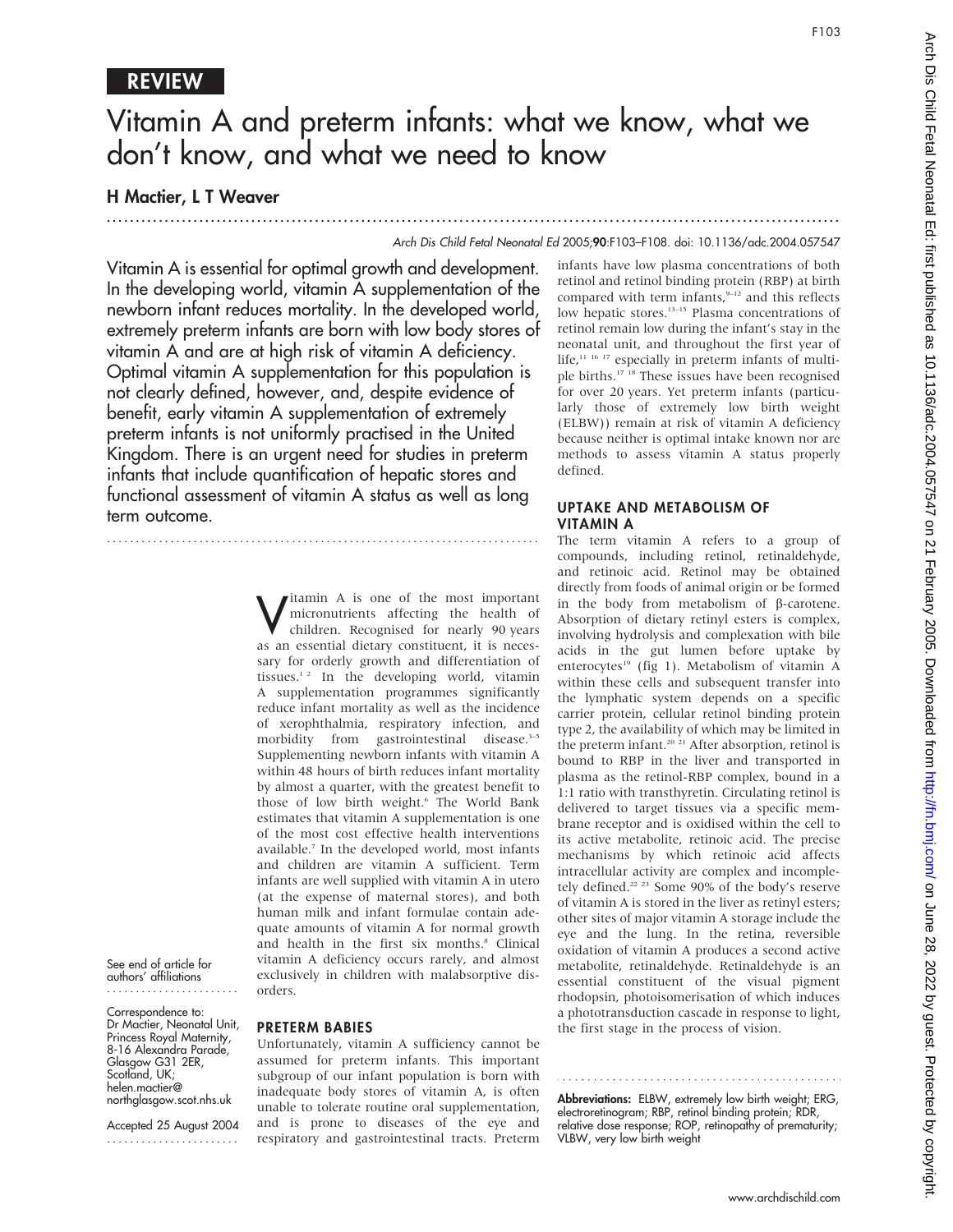

# BIOLOGICAL EFFECTS OF VITAMIN A IN THE PRETERM INFANT

Respiratory function

Vitamin A is required in the fetal lung for both cellular differentiation and surfactant synthesis.<sup>23 24</sup> In the rat, significant storage of vitamin A in the lungs occurs in the third trimester. These stores are rapidly depleted during late pregnancy and the early weeks of postnatal life as the lungs grow and develop.25 Vitamin A and steroid hormones have similar effects on prenatal and postnatal lung development, operate through similar cell receptors, and may be interdependent.<sup>23</sup> The pathological changes of chronic lung disease are similar to those observed in vitamin A deficient experimental animals.<sup>26-28</sup> Plasma retinol concentrations were lower<sup>11 29–31</sup> and hepatic stores less<sup>15 32 33</sup> in preterm infants who developed bronchopulmonary dysplasia, supporting the hypothesis that vitamin A deficiency contributes to the development of chronic lung disease and/or respiratory tract infections in this population.30 34 Observational and randomised studies of supplemental vitamin A produced conflicting results, attributable to a combination of factors, including small patient numbers, use of postnatal steroids, and variations in ventilatory management, baseline vitamin A status, and supplementation regimens.<sup>35-41</sup> Tyson et  $al^{42}$ showed that giving intramuscular vitamin A to ELBW infants from day 2 lowers the risk of chronic lung disease at 36 corrected weeks, as well as reducing biochemical evidence of vitamin A deficiency. Thus there is a small, but significant reduction in death or oxygen dependency by 1 month of age in preterm infants supplemented with intramuscular vitamin A.12

#### Visual function

Vitamin A is necessary for the health of the anterior eye and is also an essential constituent of visual pigment (and therefore the developing photoreceptors). Deficiency in older children and adults presents as xerophthalmia, signs and symptoms of which include night blindness, corneal ulcers, and keratomalacia.<sup>43</sup> Microscopic conjunctival changes consistent with vitamin A deficiency have been noted in preterm babies, but the relation to vitamin A status was not explored.44 The preterm infant retina at birth contains several times less rhodopsin than at term birth<sup>45</sup>; how rapidly

rhodopsin is subsequently accreted, and how this is related to total body stores of vitamin A, is not known. The rhodopsin content of the developing rat retina is dependent on vitamin A sufficiency and is reduced by early exposure to light.<sup>46 47</sup> Dark adapted (rod photoreceptor) retinal sensitivity is dependent on retinal vitamin A sufficiency, and impaired dark adaptation is one of the earliest manifestations of vitamin A deficiency.48–50 Rod photoreceptor sensitivity can be assessed electrophysiologically and correlates with subjective testing.51 Retinal sensitivity, as measured by the electroretinogram (ERG), increases dramatically between 30 and 50 postmenstrual weeks,<sup>52 53</sup> and preliminary data suggest that retinal sensitivity in preterm infants correlates with hepatic stores of vitamin A.54 Dark adapted retinal sensitivity is less in ex-preterm infants at term corrected age than in newborn term infants; the reason for this is not clear<sup>55</sup> (fig 2).

### Vitamin A and retinopathy of prematurity (ROP)

Low plasma vitamin A concentrations have been associated in some studies with the development of ROP,<sup>11 38</sup> and abnormal conjunctival impression cytology (reflective of poor



Figure 2 Increase in retinal sensitivity with age (retinal sensitivity defined as the retinal illuminance of the flash which produces a halfmaximal electroretinogram).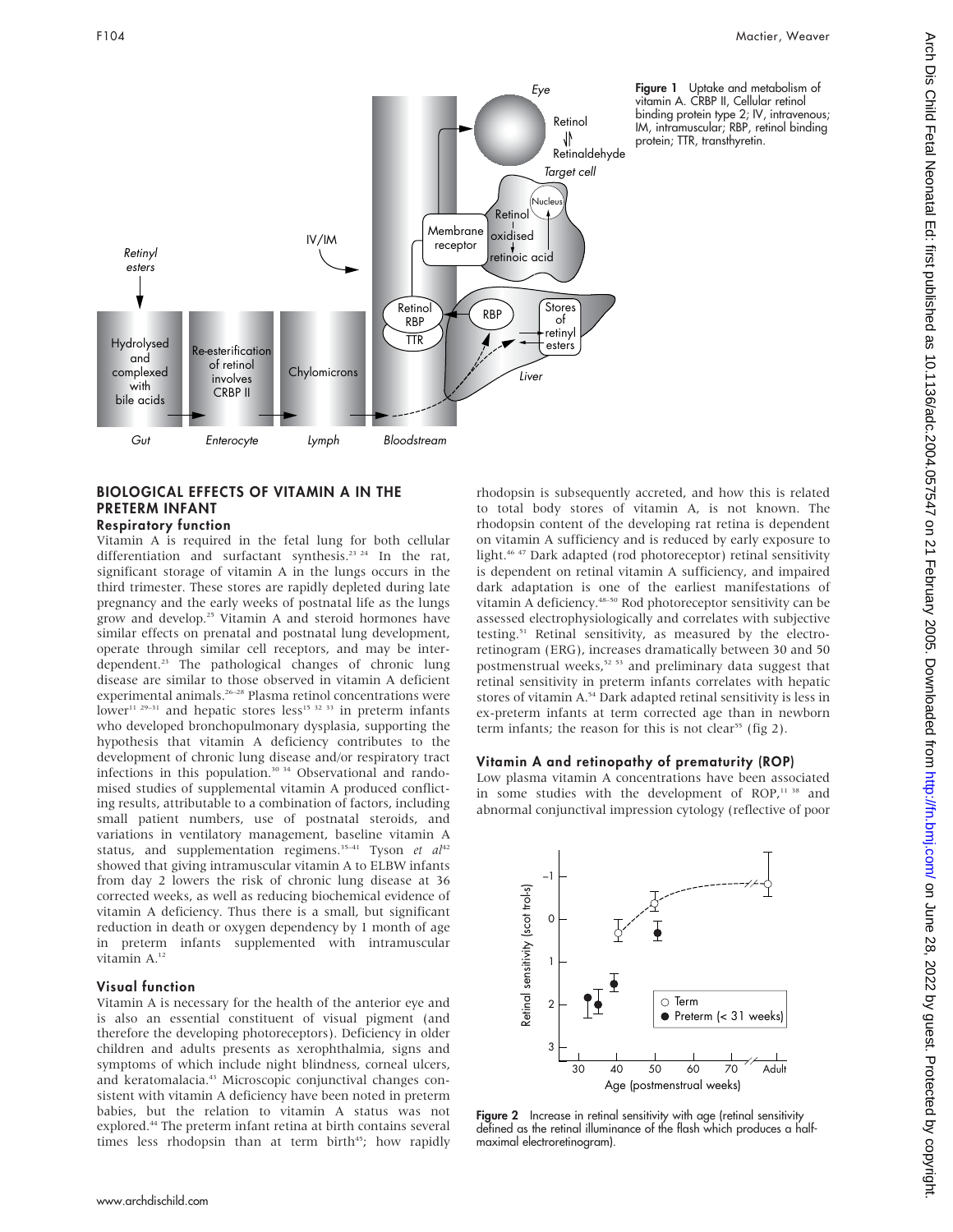retinol status in adults) has been associated with ROP requiring treatment.<sup>44</sup> Pooled data show a non-significant trend towards a reduction in ROP in vitamin A supplemented infants.12 The pathogenesis of ROP is complex and includes free radical mediated oxidative damage to the developing retina which could in theory be ameliorated by the antioxidant properties of vitamin A.56 57 ROP adversely affects the developing photoreceptors<sup>58</sup> <sup>59</sup>; whether this is influenced by the availability of vitamin A and/or rhodopsin is unknown. The incidence of threshold ROP in a group of ELBW infants who received 10 000 IU intramuscular vitamin A three times a week was nil, compared with 16% in those who received half this dose.<sup>60</sup> Although this result did not achieve statistical significance, it suggests that higher doses of vitamin A than those associated with improved respiratory outcome in preterm infants may have a beneficial effect on the incidence of ROP.

## Cardiovascular system

Vitamin A is required in early gestation for normal cardiopulmonary development, and postnatally it accelerates the development of oxygen induced contraction of the ductus arteriosus in the rat model.<sup>61</sup> In a small group of ventilator dependent preterm infants weighing 500–1500 g, intramuscular vitamin A did not affect the spontaneous closure rate of patent ductus arteriosus. The dose used was, however, less than that shown to improve respiratory outcome.<sup>62</sup>

#### Immune competence

There is some evidence that vitamin A supplementation reduces the risk of airway infection,<sup>38</sup> and pooled data show a non-significant trend towards reduction of culture positive nosocomial sepsis in vitamin A supplemented infants.12

## Other effects

The incidence and severity of intraventricular haemorrhage is higher in infants born with low hepatic stores of vitamin A.<sup>15</sup> Postnatal vitamin A supplementation of ELBW infants was not, however, associated with a significant reduction in the incidence of intraventricular haemorrhage.<sup>42</sup>

## PLASMA CONCENTRATIONS OF VITAMIN A IN PRETERM INFANTS

## Problems in interpretation

In older human subjects and in animals, plasma concentrations of retinol are maintained at the expense of hepatic stores and reflect body stores only in states of critical depletion or excess.43 63 64 In vitamin A deficient subjects, supplemental vitamin A may be used to produce clinical benefit without necessarily improving plasma concentrations or body stores.40 Furthermore, the pharmacokinetics of vitamin A are likely to vary between infants, and it is not clear whether the peak or trough plasma retinol value is more important in terms of vitamin A status.<sup>60</sup> Plasma retinol may reflect the availability of its carrier protein, RBP, which is typically low in the preterm infant.<sup>10</sup> <sup>1</sup>

#### What is an acceptable plasma vitamin A concentration?

Vitamin A sufficiency in older children and adults is defined as plasma concentrations in the range 0.7-2.8 µmol/l. Plasma concentrations of retinol  $<$ 0.35 µmol/l (100 µg/l) are associated with reduced hepatic stores, and clinical signs of vitamin A deficiency and are considered to indicate severe deficiency.<sup>64–66</sup> Milder biochemical deficiency in childhood, although not manifest as xerophthalmia, is associated with increased morbidity and mortality.<sup>43</sup> Studies of vitamin A supplementation in the preterm infant population suggest that plasma retinol concentrations  $\geq 0.7 \text{ }\mu\text{mol}/\text{l}$  indicate vitamin A sufficiency,<sup>38 39</sup> but these data were confounded by the use of postnatal steroids. Most even relatively healthy preterm infants have plasma retinol concentrations  $<$  0.7  $\mu$ mol/l throughout their stay in the neonatal unit, and 20% of ELBW babies who have not received intramuscular vitamin A have plasma retinol concentrations  $<$ 0.35 µmol/l at 28 days.11 16 42 67 The significance for preterm infants, in terms of functional vitamin A status, of low plasma concentrations of vitamin A is not, however, clear.

## Effects of corticosteroids

Antenatal and postnatal corticosteroids significantly increase plasma concentrations of retinol in preterm infants.<sup>11 15 68-70</sup> Administration of antenatal steroids may contribute to higher plasma values measured soon after birth in the most immature preterm infants (own observations).<sup>11 16</sup> In the rat model, the increase in serum retinol in response to steroids is at the expense of hepatic stores.<sup>71</sup> Hepatic and pulmonary stores of vitamin A were increased in ELBW infants who had received postnatal corticosteroids,<sup>42</sup> but numbers were small, and babies undergoing postmortem examination may not be representative of the population. It is likely that the beneficial pulmonary response to postnatal steroids may be mediated, at least in part, by vitamin  $A^{2370}$ 

## ASSESSMENT OF VITAMIN A STATUS IN PRETERM INFANTS

Clearly therefore assessment of vitamin A status in preterm infants should include consideration of body stores as well as (or perhaps instead of) circulating concentrations of retinol.

## Liver

Indirect measure of hepatic stores can be achieved in vivo by means of the relative dose response (RDR), and this test has been successfully applied to preterm infants.<sup>15 32 33 72</sup> Hepatocytes deficient in vitamin A rapidly take it up from the circulation after an oral or intramuscular dose, and secrete it as retinol complexed to RBP.<sup>73</sup> Measurement of either retinol or RBP can be used to calculate the RDR. The RDR is the percentage difference between the predose plasma retinol or RBP concentration and the plasma concentration five hours after the dose. The test distinguishes between low plasma retinol concentrations due to vitamin A deficiency (high RDR) and low plasma retinol concentrations due to other factors (low RDR). In healthy preterm infants ready for discharge, the RDR correlates with the predose retinol concentration, suggesting that low plasma retinol concentrations in these preterm infants reflect reduced hepatic stores of vitamin A.32 72 Even when the plasma retinol concentration has been increased by intramuscular supplementation, the RDR may indicate reduced hepatic stores.<sup>3</sup>

## Eye

Ocular stores of vitamin A influence both dark adapted retinal function and the health of the corneal epithelium. ERG provides objective assessment of retinal function and can be applied to preterm infants from 31 weeks after conception.52–55 74 Changes in the dark adapted ERG are present in adults and children with vitamin A deficiency and may be a more accurate reflection of vitamin A status than plasma retinol.<sup>75 76</sup> Except in the most severe cases, ERG changes can be reversed with vitamin A supplementation.<sup>76 77</sup> In animal studies, both the dark adapted ERG threshold and the amplitude of the ERG reflect retinal vitamin A status. $63\frac{78}{6}$ Reduced retinal sensitivity in preterm infants at term corrected age may reflect vitamin A deficiency, although other confounding effects of preterm birth on the developing retina have not been studied in detail. The long term consequences, if any, are unknown. Conjunctival impression cytology has been used to assess vitamin A status in adults<sup>79</sup> and can be easily incorporated into ROP screening<sup>44</sup>; its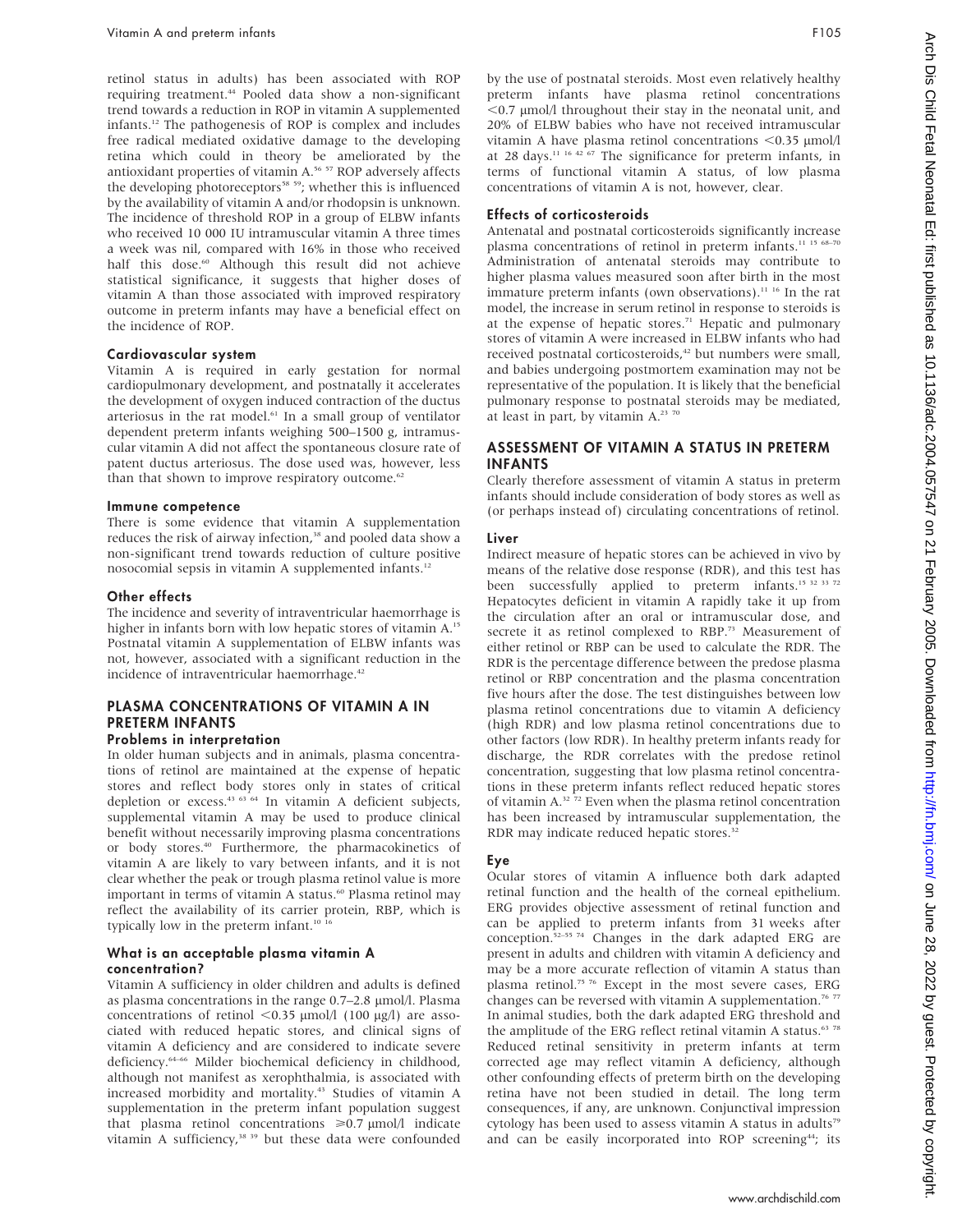relation to vitamin A status in the preterm infant has, however, not yet been fully explored.

## Lungs

Pulmonary stores of vitamin A in preterm infants cannot, of course, be measured in vivo, and postmortem data may not reflect the situation in life. The preterm human infant's lungs may be deficient in vitamin A at birth, but whether this can be modified by supplementation of either mother or newborn infant is unknown. We do not know how lung concentrations of vitamin A relate (if at all) to either plasma retinol or RDR. Intramuscular supplementation did not significantly increase pulmonary stores of vitamin A in a small group of ELBW infants.42 Animal and adult human studies have shown increased vitamin A consumption and depletion of hepatic stores in inflammatory disease of the lungs.<sup>80 81</sup> Currently unanswerable questions include whether low pulmonary stores of vitamin A reflect deficiency or increased use, and whether use of vitamin A in the developing lungs of the preterm infant is limited only by supply.

## VITAMIN A SUPPLEMENTATION

Vitamin A can be given enterally, intramuscularly, or intravenously. In term infants, vitamin A is well absorbed enterally (except in malabsorptive states), and supplemental vitamin A is given enterally to infants and children of all ages. In very low birth weight (VLBW) infants, vitamin A given orally in conjunction with early feeds can achieve comparable plasma concentrations of retinol to vitamin A given intramuscularly if sufficiently generous oral doses are given.<sup>82</sup> In ELBW infants, however, even very large enteral doses of vitamin A from birth do not significantly increase plasma concentrations of vitamin A or improve outcome.<sup>83 84</sup> Given that these are the very infants most likely to benefit from additional vitamin A, they must be supplemented by a parenteral route, at least in the early days of life.

Intravenous administration of vitamin A is problematic. Vitamin A degrades in light, and there is significant adsorption to the tubing.<sup>85</sup> Mixing vitamin A with lipid emulsion before infusion increases efficacy of delivery,<sup>86</sup> and this is the recommended method of intravenous administration. The practice of delivering a multivitamin preparation in an amino acid/dextrose mix, as still occurs commonly outwith the United Kingdom, is strongly to be discouraged. In the United Kingdom, supplementary vitamin A is generally given as Vitlipid N (Fresenius Kabi Ltd, Runcorn, Cheshire, UK), at a recommended dose of 4 ml/kg/day. This provides 910 IU/kg/day (280 mg/kg/day) vitamin A in addition to vitamins D, E, and K, equivalent to the approximate daily retinol intake of a term, breast fed infant of a well nourished mother during the first week of life.<sup>87</sup> Although this dose increased the mean plasma retinol in seven VLBW infants, the plasma retinol concentration was not consistently maintained above  $0.7 \mu$ mol $/l$ .<sup>88</sup> The American Society for Clinical Nutrition subsequently recommended 910 IU/kg/ day as the minimum dose suitable for preterm infants, and suggested evaluation of a higher dose.<sup>89</sup> Increasing the vitamin A content of intravenous fat emulsion by two to threefold (total vitamin A intake 2700 IU/day) increased mean plasma retinol in a group of VLBW infants, although no difference in clinical outcome was noted.<sup>90</sup> Infants were not all at significant risk of bronchopulmonary dysplasia, however, and numbers were small. Pilot data from our unit suggest that the currently recommended intravenous dose of supplemental vitamin A does not improve plasma concentrations of vitamin A in VLBW infants.<sup>67</sup>

The optimal intramuscular dose is similarly unclear. To increase serum retinol concentrations, the minimum effective dose in ELBW infants is of the order of 5000 IU three times a week.<sup>84</sup> This regimen improves respiratory outcome in ELBW infants, but considerable numbers of treated infants still have borderline plasma retinol concentrations and biochemical evidence of low hepatic stores.42 Doubling this dose did not significantly increase mean plasma retinol in ELBW infants nor improve hepatic stores; there was, however, a wide range of plasma retinol concentrations within the treatment groups.60 Intramuscular administration is painful, and the justification of giving 12 injections to every ELBW infant for modest improvement in short term respiratory outcome has been questioned.<sup>91</sup> Despite evidence of benefit, intramuscular supplementation of vitamin A is not widely practised, even in the United States.<sup>92</sup> Intramuscular injections once a week are associated with worse biochemical vitamin A status than the same dose of vitamin A in divided doses three times a week.<sup>60</sup> For the smallest, sickest infants, parenteral administration of vitamin A is more efficacious than enteral administration, but it is not clear how intravenous administration of vitamin A in lipid emulsion compares with intramuscular administration. No published study to date has directly compared intramuscular with intravenous administration of vitamin A in VLBW infants, in terms of morbidity, mortality, or vitamin A status.

Most neonatal units administer oral vitamin supplements to preterm infants once enteral feeding has been established, but doses vary and are not generally adjusted in favour of the smallest, most immature infants. Many neonatologists will not be aware that the vitamin A content of ABIDEC (Pfizer Ltd, Walton Oaks, UK) has been reduced by two thirds so that the recommended dose of 0.3 ml daily provides only 666 IU retinol. A further 550 IU retinol is provided by 180 ml low birthweight infant formula (Wyeth Pharmaceuticals, Maidenhead, UK). Oral supplementation of 4000 IU/kg/day has been recommended for VLBW infants from establishment of full enteral feeding until discharge from the neonatal unit,<sup>93</sup> and the Canadian government has recently approved increased vitamin A in preterm formulae, up to 1420 IU per 100 kcal (equivalent to about 2100 IU per 180 ml).94

Inhalation of vitamin A in aerosol improved biochemical vitamin A status in a small group of preschool children in Ethiopia.95 This novel method of administration has not yet been explored in infants.

## VITAMIN A TOXICITY

Concerns about the potential toxicity of vitamin A have led to caution in the doses administered to preterm infants, but appear to be largely unfounded. There is no published evidence to suggest that parenteral supplemental vitamin A in preterm infants in doses of up to 8500 IU/kg/day is associated with significant side effects.41 42 60 Neonatal vitamin A supplementation of larger infants is not associated with any adverse developmental sequelae, even when associated with bulging fontanelle.<sup>96</sup>

### **CONCLUSIONS**

More than 20 years after it was first recognised that preterm infants may be functionally deficient in vitamin A, we still do not know how much to give, or by which route. There are considerable differences in clinical practice between North America and the United Kingdom. The smallest and sickest infants in our care are at highest risk of suffering from the sequelae of vitamin A deficiency, and it is increasingly clear that they should receive parenteral supplemental vitamin A within the first few days of life, and probably from day 1. Once enteral feeding is established, oral supplementation is preferred, but currently administered doses may be inadequate for VLBW preterm infants. To define optimal intake and mode of delivery of vitamin A, we need good quality research which includes quantification of hepatic stores as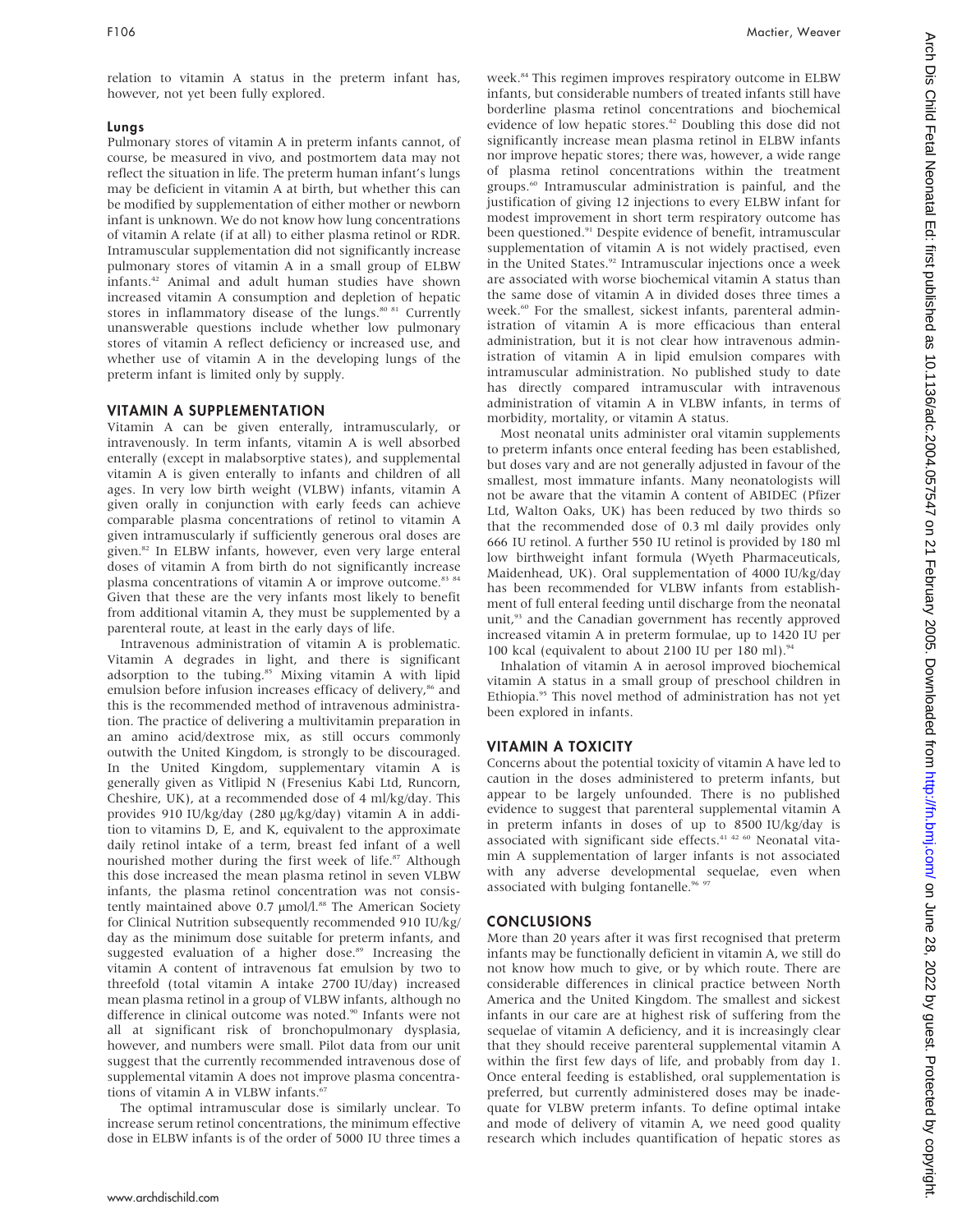well as assessment of retinal function and long term clinical outcome. Measuring plasma concentrations of retinol is not sufficient to assess vitamin A status properly in preterm infants. There is an urgent need for a comparison of the efficacy of intramuscular and intravenous administration and a review of the current practice of intravenous supplementation. Vitamin A supplementation of term born infants in developing countries has proved to be enormously beneficial and cost effective. The time has come to ensure that the most vulnerable infants in our own society are also given appropriate amounts of this essential micronutrient during the critical early weeks of life.

#### ACKNOWLEDGEMENTS

We thank Ruth Hamilton for helpful comments during the preparation of this manuscript, and for providing fig 2. Fig 1 was drawn by Jean Hyslop.

## .....................

#### Authors' affiliations

H Mactier, Princess Royal Maternity and Division of Developmental Medicine, University of Glasgow, Glasgow, Scotland, UK L T Weaver, Division of Developmental Medicine, University of Glasgow, Royal Hospital for Sick Children, Yorkhill, Glasgow G3 8SJ

Competing interests: none declared

#### REFERENCES

- 1 Hopkins FG. Feeding experiments illustrating the importance of accessory factors in normal dietaries. J Physiol 1912;44:425–60.
- 2 McCollum EV, Davis M. The influence of certain vegetable fats on growth. J Biol Chem 1915;21:179–82.
- 3 Humphrey JH, Agoestina T, Wu L, et al. Impact of neonatal vitamin A supplementation on infant morbidity and mortality. J Pediatr 1996;128:489–96.
- 4 Roy SK, Islam A, Molla A, et al. Impact of a single megadose of vitamin A at delivery on breastmilk of mothers and morbidity of their infants. Eur J Clin Nutr 1997;51:302–7.
- 5 Haidar J, Tsegaye D, Maiam DH, et al. Vitamin A supplementation on child morbidity. E Afr Med J 2003;80:17-21.
- 6 Rahmathallah L, Tielsch JM, Thulasiraj RD, et al. Impact of supplementing newborn infants with vitamin A on early infant mortality: community based<br>randomized trial in southern India. *BMJ* 2003;**327**:254–7.
- 7 World Bank. The World Bank world development report 1993: investing in health. Oxford: Oxford University Press, 1993.
- 8 Humphrey JH, Rice AL. Vitamin A supplementation of young infants. Lancet 2000;356:422–4.
- 9 Brandt RB, Mueller DG, Schroeder JR, et al. Serum vitamin A in premature and term neonates. J Pediatr 1978;92:101-4.
- 10 Shenai JP, Chytil F, Jhaveri A, et al. Plasma vitamin A and retinol-binding protein in preterm and term neonates. J Pediatr 1981;99:302-5.
- 11 Inder TE, Graham PJ, Winterbourn CC, et al. Plasma vitamin A levels in the very low birthweight infant: relationship to respiratory outcome. Early Hum Dev 1998;52:155–68.
- 12 Darlow BA, Graham PJ. Vitamin A supplementation for preventing morbidity and mortality in very low birthweight infants (Cochrane Review). Cochrane Library. Issue 3. Oxford: Update Software, 2003.
- 13 Olson JA, Gunning DB, Tilton RA. Liver concentrations of vitamin A and carotenoids, as a function of age and other parameters, of American children who died of various causes. Am J Clin Nutr 1984;39:903–10.
- 14 Shenai JP, Chytil F, Stahlman MT. Liver vitamin A reserves of very low birth weight neonates. Pediatr Res 1985;19:892–93.
- 15 Zachman RD, Samuels DP, Brand JM, et al. Use of the intramuscular relativedose-response test to predict bronchopulmonary dysplasia in premature<br>infants. *Am J Clin Nutr* 1996;**63**:123–9.
- 16 Woodruff CW, Latham CB, James EP, et al. Vitamin A status of preterm infants: the influence of feeding and vitamin supplements. Am J Clin Nutr 1982;44:384–9.
- 17 Peeples JM, Carlson SE, Werkmen SH, et al. Vitamin-A status of preterm infants during infancy. Am J Clin Nutr 1991;53:1455–9.
- 18 Tammela O, Aitola M, Ikonen S. Cord blood concentrations of vitamin A in preterm infants. Early Hum Dev 1999;56:39–47.
- 19 Shenai JP. Vitamin A. In: Tsang RC, Lucas A, Uauy R, et al, eds. Nutritional needs of the preterm infant: scientific basis and practical guidelines. Baltimore: Williams and Williams, 1993:87–100.
- 20 Ong DE. A novel retinol-binding protein from rat: purification and partial characterization. J Biol Chem 1984;259:1476–82.
- Ong DE, Page DL. Cellular retinol-binding protein (type two) is abundant in human small intestine. J Lipid Res 1987;28:739–45.
- 22 Perrotta S, Nobili B, Rossi F, et al. Vitamin A and infancy. Biochemical, functional and clinical aspects. Vitam Horm 2003;66:457–591.
- 23 Biesalski HK, Nohr I. Importance of vitamin-A for lung function and development. Mol Aspects Med 2003;24:431–40.
- surfactant associated proteins in human fetal lung. Endocrinology 1993;133:1990–8.
- 25 Shenai JP, Chytil F. Vitamin A storage in lungs during perinatal development in the rat. Biol Neonate 1990;57:126–32.
- 26 Blackfan KD, Wolbach SB. Vitamin A deficiency in infants: a clinical and athological study. J Pediatr 1933;3:679-706.
- 27 Northway WH, Rosan RC, Porter DY. Pulmonary disease following respirator therapy of hyaline-membrane disease-bronchopulmonary dysplasia.<br>N Engl J Med 1967;**276**:357.
- 28 Chytil F. The lungs and vitamin A. Am J Physiol 1992;262:1517–27. Hustead VA, Gutcher GR, Anderson SA, et al. Relationship of vitamin A
- (retinol) status to lung disease in the preterm infant. J Pediatr 1984;105:610–11.
- 30 Shenai JP, Chytil F, Stahlman MT. Vitamin A status of neonates with bronchopulmonary dysplasia. Pediatr Res 1985;19:185–8.
- 31 Verma RP, McCulloch KM, Worrell L, et al. Vitamin A deficiency and severe bronchopulmonary dysplasia in very low birthweight infants. Am J Perinatol 1996;13:389–93.
- 32 Shenai JP, Rush MG, Stahlman MT, et al. Plasma retinol-binding protein response to vitamin A administration in infants susceptible to bronchopulmonary dysplasia. J Pediatr 1990;116:607–14.
- 33 Shenai JP, Rush M, Parker RA, et al. Sequential evaluation of plasma retinolbinding protein response to vitamin A administration in very-low-birth-weight neonates. Biochem Mol Med 1995;54:67–74.
- 34 **Bancalari E**, Claure N, Sosenko IR. Bronchopulmonary dysplasia: changes in<br>17-pathogenesis, epidemiology and definition. *Semin Perinatol* 2003;**8**:63–71<br>35 **Chabra S**, Arnold JD, Leslie GI, *et al.* Vitamin A status i
- with and without chronic lung disease. J Paediatr Child Health 1994;30:432–5.
- 36 Chan V, Greenough A, Cheeseman P, et al. Vitamin A levels at birth of high risk preterm infants. J Perinatal Med 1993;21:147–51.
- 37 Bonati M. Supplementation and plasma levels of vitamin A in premature newborns at risk for chronic lung disease. Dev Pharmacol Ther 1993;20:144–51.
- 38 Shenai JP, Kennedy KA, Chytil F, et al. Clinical trial of vitamin A supplementation in infants susceptible to bronchopulmonary dysplasia. J Pediatr 1987;111:269–77.
- 39 Pearson E, Bose C, Snidow T, et al. Trial of vitamin A supplementation in very low birth weight infants at risk of bronchopulmonary dysplasia. J Pediatr 1992;121:420–7.
- 40 Robbins ST, Fletcher AB. Early vs delayed vitamin A supplementation in very-low-birth-weight infants. J Parenteral Ent Nutr 1993;17:220–5.
- 41 **Coutsoudis A**, Adhikari M, Pillay K, *et al.* Effect of vitamin A supplementation<br>on morbidity of low-birthweight infants. *S Afr Med J* 2000;**90**:730–6.<br>-42 **Tyson JE**, Wright LL, Oh W, *et al.* Vitamin A supplementat
- low-birth-weight infants. N Engl J Med 1999;340:1962-8. 43 Sommer A, West KP, eds. Vitamin A deficiency: health, survival and vision.
- Oxford: Oxford University Press, 1996. 44 Hughes AP, Shaw NJ, Southall P, et al. Conjunctival impression cytology in the
- preterm intant and its relation to outcome. *Eur J Pediatr* 1997;1**56**:471–5.<br>45 **Fulton AB**, Dodge J, Hansen RM, *et al.* The rhodopsin content of human eyes.
- Invest Ophthalmol Vis Sci 1999;40:1878–83. 46 Noell WK, Delmelle MC, Albrecht R. Vitamin A deficiency effect on retina:
- dependence on light. Science 1971;172:72–5. 47 Katz ML, Steintjes HJ, Norberg M. Bright environmental light accelerates rhodopsin depletion in retinoid-deprived rats. Invest Ophthalmol Vis Sci
- 1993;34:2000–8.
- 48 Wald G, Jeghers H, Arminio J. An experiment in human dietary night-blindness. Am J Physiol 1938;123:732–46. 49 Fulton AB, Manning KA, Baker BN, et al. Dark-adapted sensitivity, rhodopsin
- content, and background adaptation in *pcd/pcd* mice. *Invest Ophthalmol Vis*<br>*Sci* 1982;**22**:386–93.
- 50 Fulton AB, Hansen RM, Underwood BA, et al. Scotopic thresholds and plasma retinol in cystic fibrosis. Invest Ophthalmol Vis Sci 1982;23:364-70. 51 Fulton AB, Hansen RM. The development of scotopic sensitivity. Invest
- Ophthalmol Vis Sci 2000;41:1588–96.
- 52 Mactier H, Hamilton R, Bradnam MS, et al. Contact lens electroretinography in preterm infants from 32 weeks after conception: a development in current<br>methodology. Arch Dis Child Fetal Neonatal Ed 2000;**82**:F233–6.<br>53 **Hamilton R**, Bradnam MS, Dudgeon J, *et al.* Development of the
- electroretinogram (ERG) between 30 and 50 weeks after conception: a case study. Early Hum Dev 2005;in press.
- 54 Mactier H. The electroretinogram and vitamin A in preterm infants. MD thesis. Glasgow, 1988.
- 55 Hamilton R, Mactier H, Malcolm C, et al. Rod electroretinograms (ERGs) in infants with treated retinopathy of prematurity [abstract]. Presented at ARVO, Florida, May 2002.
- 56 Rao NA, Wu GS. Oxygen free radicals and retinopathy of prematurity. Br J Ophthalmol 1996;80:387.
- 57 Schwarz KB, Cox JM, Sharma S, et al. Possible antioxidant effect of vitamin A supplementation in premature infants. J Pediatr Gastroenterol Nutr 1997;25:408–14.
- 58 Fulton AB, Reynaud X, Hansen RM, et al. Rod photoreceptors in infant rats with a history of oxygen exposure. *Invest Ophthalmol Vis Sci*<br>1999;**40**:168–74.
- 59 Fulton AB, Hansen RM. Photoreceptor function in infants and children with a history of mild retinopathy of prematurity. J Opt Soc Am 1996;13:566–71.
- 60 Ambalavanan N, Wu T-J, Tyson J, et al. A comparison of three vitamin A dosing regimes in extremely-low-birth-weight infants. J Pediatr 2003;142:656–61.